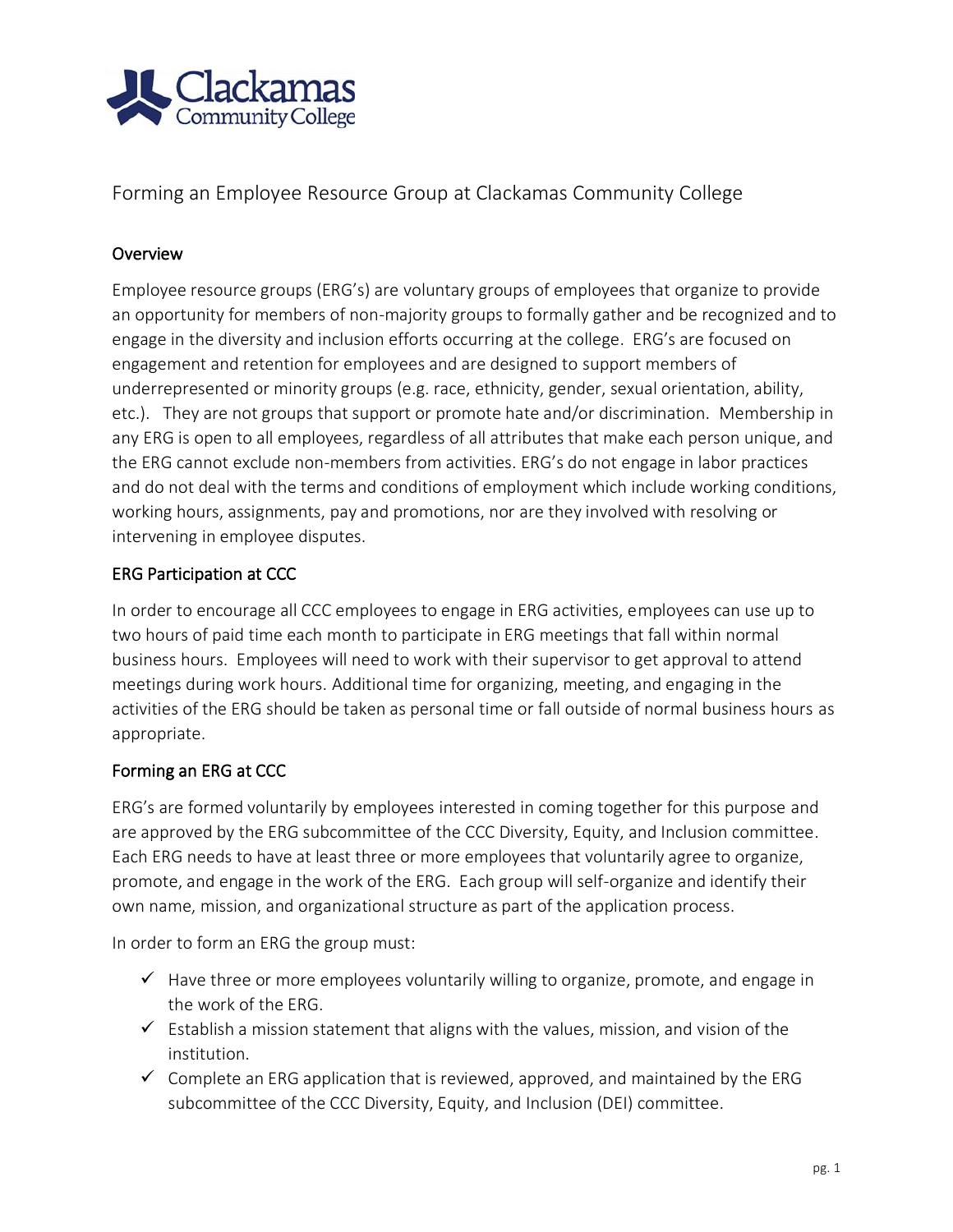

Forming an Employee Resource Group at Clackamas Community College

- o Application materials will include:
	- Name of the proposed ERG
	- Mission Statement of the ERG
	- Description of the ERG structure (member roles/responsibilities/selection for leadership positions, etc.)
	- Plan for communicating about ERG activities and recruiting participants to the campus community
	- Name of the key ERG contacts
- $\checkmark$  Promote ERG activities (meetings, outings, etc.) to the CCC community as appropriate.
- $\checkmark$  Provide updates to the ERG subcommittee of DEI as requested about the status and activities of the ERG.
- $\checkmark$  Each ERG will receive \$500 for the 2019-2020 school year.

### CCC Employee Resource Group (ERG) Application:

Complete the following application and return to Kandie Starr, Chair of the ERG subcommittee for DEI, at the Oregon City Campus, Community Center in room CC118.

ERG Name:

Organizer Name:

Organizer Phone/Email:

Names of at least three employee members interested in joining this ERG:

#### Mission Statement of the ERG:

*Example Mission Statement: The mission of the Latino Professional Alliance (LPA) at the University of Rochester is to build and maintain a positive work environment and to support the growth and development of Latinos/Latinas. This will be accomplished through networking, mentoring, educational and professional programs, community service, multicultural events, and diversity awareness. Each individual employed at UR is considered a professional, and therefore, LPA aims to build an alliance among all employees in our workplace who support LPA's mission."*